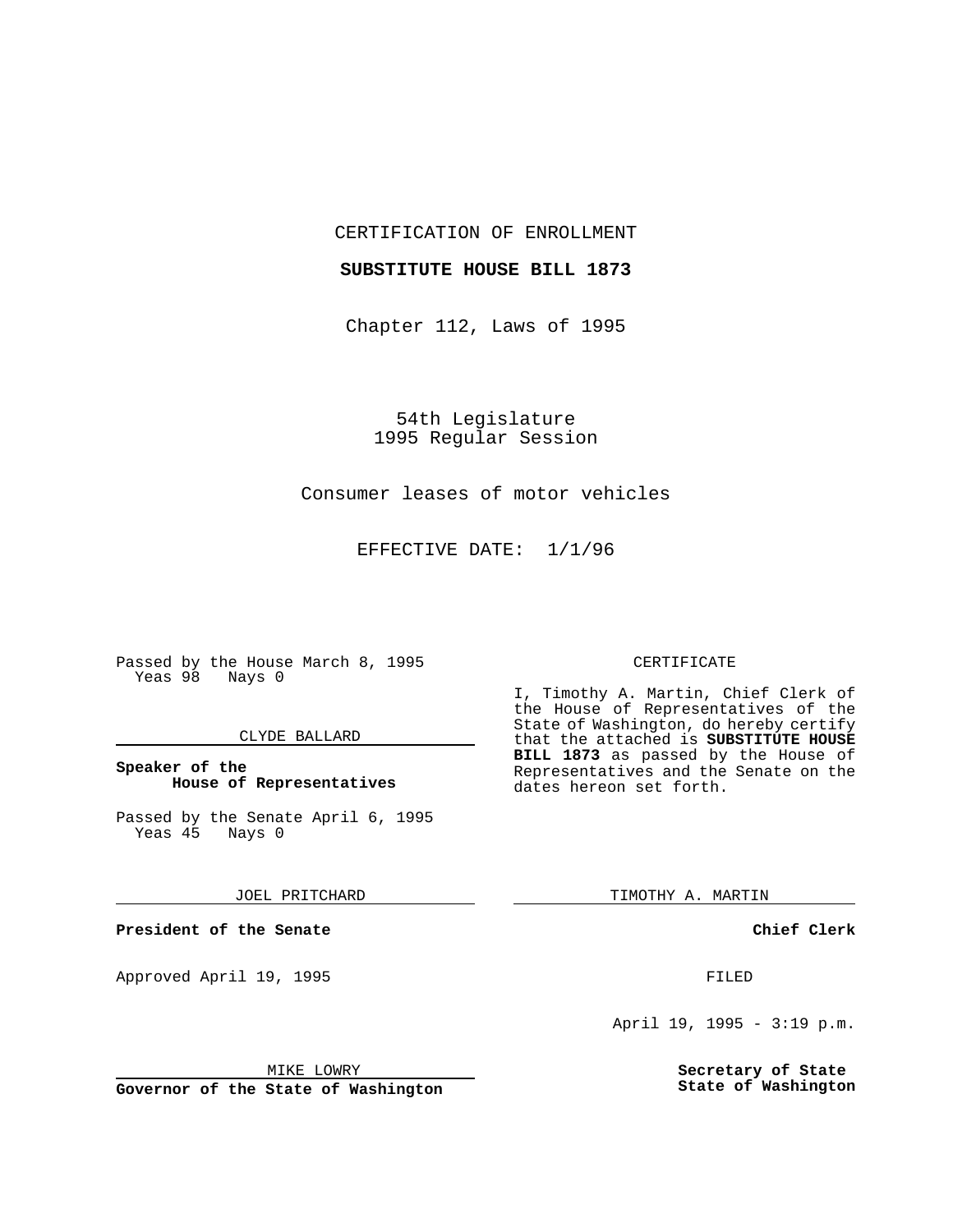# **SUBSTITUTE HOUSE BILL 1873** \_\_\_\_\_\_\_\_\_\_\_\_\_\_\_\_\_\_\_\_\_\_\_\_\_\_\_\_\_\_\_\_\_\_\_\_\_\_\_\_\_\_\_\_\_\_\_

\_\_\_\_\_\_\_\_\_\_\_\_\_\_\_\_\_\_\_\_\_\_\_\_\_\_\_\_\_\_\_\_\_\_\_\_\_\_\_\_\_\_\_\_\_\_\_

Passed Legislature - 1995 Regular Session

**State of Washington 54th Legislature 1995 Regular Session**

**By** House Committee on Law & Justice (originally sponsored by Representatives Padden, Costa and Hickel; by request of Attorney General)

Read first time 02/17/95.

1 AN ACT Relating to consumer leases; amending RCW 63.10.020, 2 63.10.040, and 63.10.050; adding new sections to chapter 63.10 RCW; and 3 providing an effective date.

4 BE IT ENACTED BY THE LEGISLATURE OF THE STATE OF WASHINGTON:

5 **Sec. 1.** RCW 63.10.020 and 1992 c 134 s 15 are each amended to read 6 as follows:

 As used in this chapter, unless the context otherwise requires: (1) The term "adjusted capitalized cost" means the agreed-upon amount that serves as the basis for determining the periodic lease 10 payment, computed by subtracting from the capitalized cost any capitalized cost reduction.

12 (2) The term "capitalized cost" means the amount ascribed by the 13 lessor to the vehicle including optional equipment, plus taxes, title, 14 license fees, lease acquisition and administrative fees, insurance 15 premiums, warranty charges, and any other product, service, or amount 16 amortized in the lease. However, any definition of capitalized cost 17 adopted by the federal reserve board to be used in the context of 18 mandatory disclosure of the capitalized cost to lessees in consumer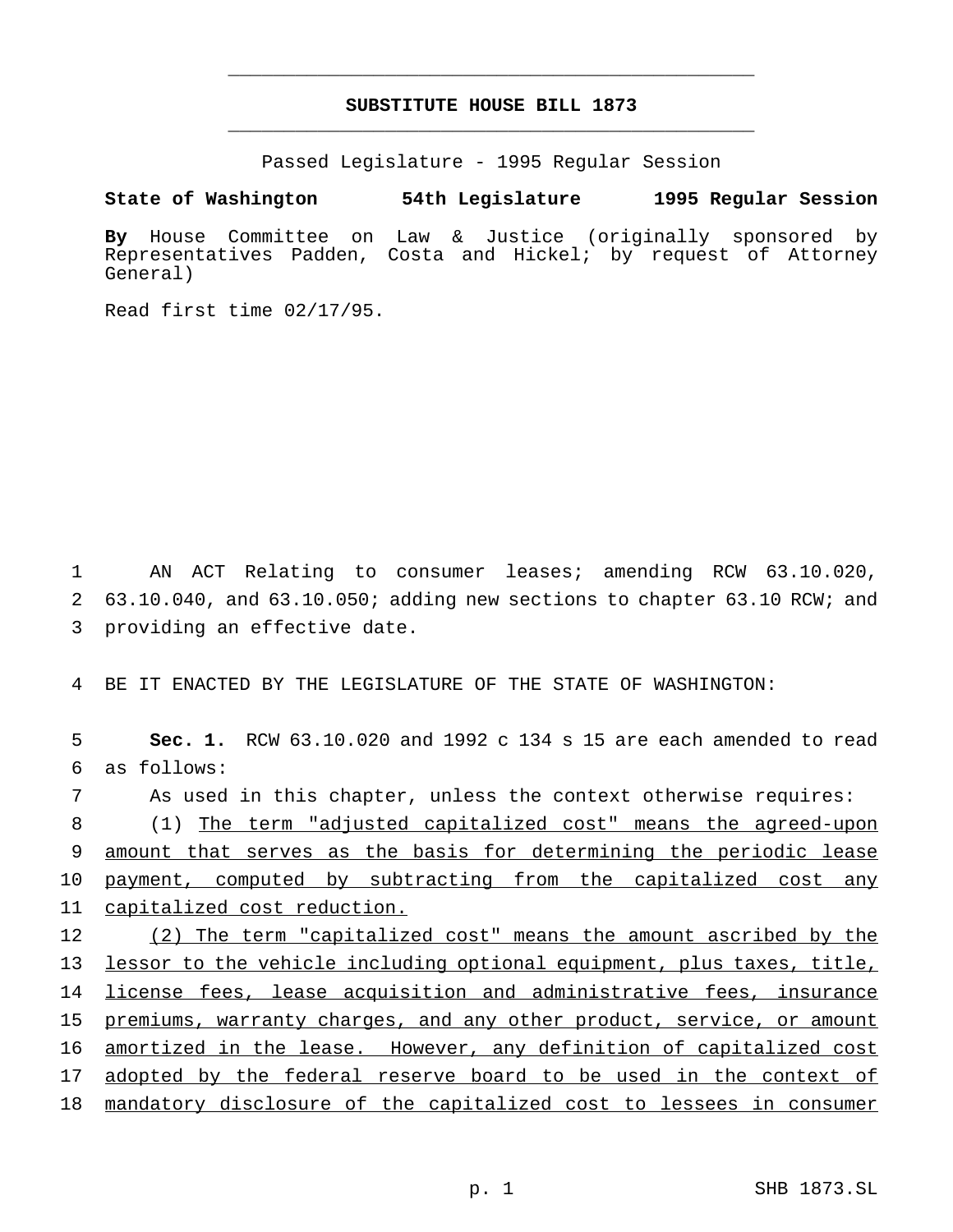motor vehicle lease transactions supersedes the definition of capitalized cost in this subsection.

 (3) The term "capitalized cost reduction" means any payment made by 4 cash, check, or similar means, any manufacturer rebate, and net trade in allowance granted by the lessor at the inception of the lease for the purpose of reducing the capitalized cost but does not include any periodic lease payments due at the inception of the lease or all of the 8 periodic lease payments if they are paid at the inception of the lease.

 (4) The term "consumer lease" means a contract of lease or bailment for the use of personal property by a natural person for a period of time exceeding four months, and for a total contractual obligation not exceeding twenty-five thousand dollars, primarily for personal, family, or household purposes, whether or not the lessee has the option to purchase or otherwise become the owner of the property at the expiration of the lease, except that such term shall not include any lease which meets the definition of a retail installment contract under RCW 63.14.010 or the definition of a lease-purchase agreement under 18 chapter 63.19 RCW. The twenty-five thousand dollar total contractual 19 obligation in this subsection shall not apply to consumer leases of motor vehicles. The inclusion in a lease of a provision whereby the lessee's or lessor's liability, at the end of the lease period or upon an earlier termination, is based on the value of the leased property at that time, shall not be deemed to make the transaction other than a consumer lease. The term "consumer lease" does not include a lease for agricultural, business, or commercial purposes, or to a government or governmental agency or instrumentality, or to an organization.

27 ( $(\frac{2}{2})$ ) (5) The term "lessee" means a natural person who leases or is offered a consumer lease.

29 ( $(\langle 43 \rangle)$ ) (6) The term "lessor" means a person who is regularly engaged in leasing, offering to lease, or arranging to lease under a consumer lease.

 **Sec. 2.** RCW 63.10.040 and 1983 c 158 s 4 are each amended to read as follows:

 (1) In any lease contract subject to this chapter, the following items, as applicable, shall be disclosed:

 (a) A brief description of the leased property, sufficient to identify the property to the lessee and lessor.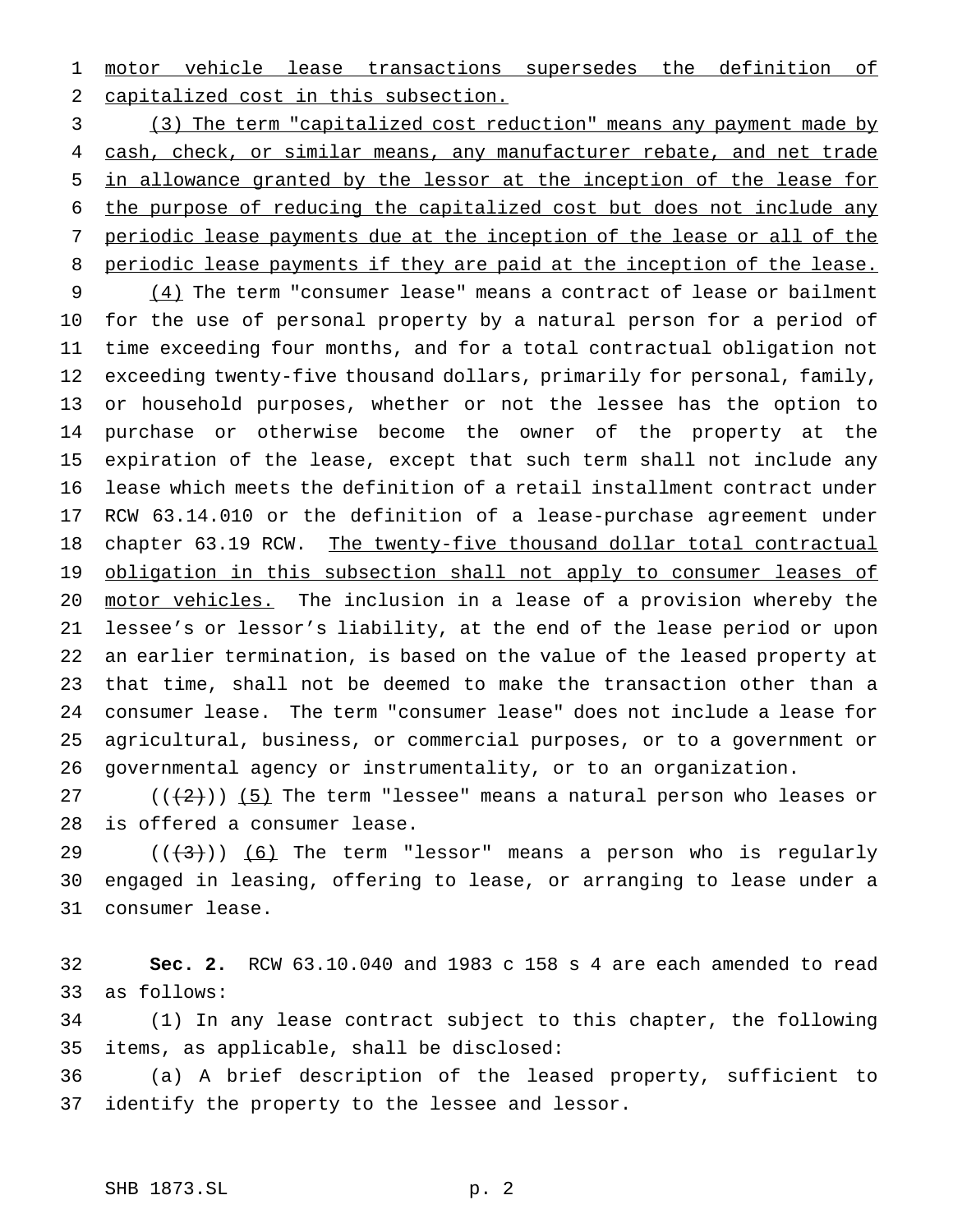(b) The total amount of any payment, such as a refundable security deposit paid by cash, check, or similar means, advance payment, capitalized cost reduction, or any trade-in allowance, appropriately identified, to be paid by the lessee at consummation of the lease.

 (c) The number, amount, and due dates or periods of payments scheduled under the lease and the total amount of the periodic payments.

 (d) The total amount paid or payable by the lessee during the lease term for official fees, registration, certificate of title, license fees, or taxes.

 (e) The total amount of all other charges, individually itemized, payable by the lessee to the lessor, which are not included in the periodic payments. This total includes the amount of any liabilities the lease imposes upon the lessee at the end of the term, but excludes the potential difference between the estimated and realized values required to be disclosed under (m) of this subsection.

 (f) A brief identification of insurance in connection with the lease including (i) if provided or paid for by the lessor, the types and amounts of coverages and cost to the lessee, or (ii) if not provided or paid for by the lessor, the types and amounts of coverages required of the lessee.

 (g) A statement identifying any express warranties or guarantees available to the lessee made by the lessor or manufacturer with respect to the leased property.

 (h) An identification of the party responsible for maintaining or servicing the leased property together with a brief description of the responsibility, and a statement of reasonable standards for wear and use, if the lessor sets such standards.

 (i) A description of any security interest, other than a security deposit disclosed under (b) of this subsection, held or to be retained by the lessor in connection with the lease and a clear identification of the property to which the security interest relates.

 (j) The amount or method of determining the amount of any penalty or other charge for delinquency, default, or late payments.

 (k) A statement of whether or not the lessee has the option to purchase the leased property and, if at the end of the lease term, at what price, and, if prior to the end of the lease term, at what time, and the price or method of determining the price.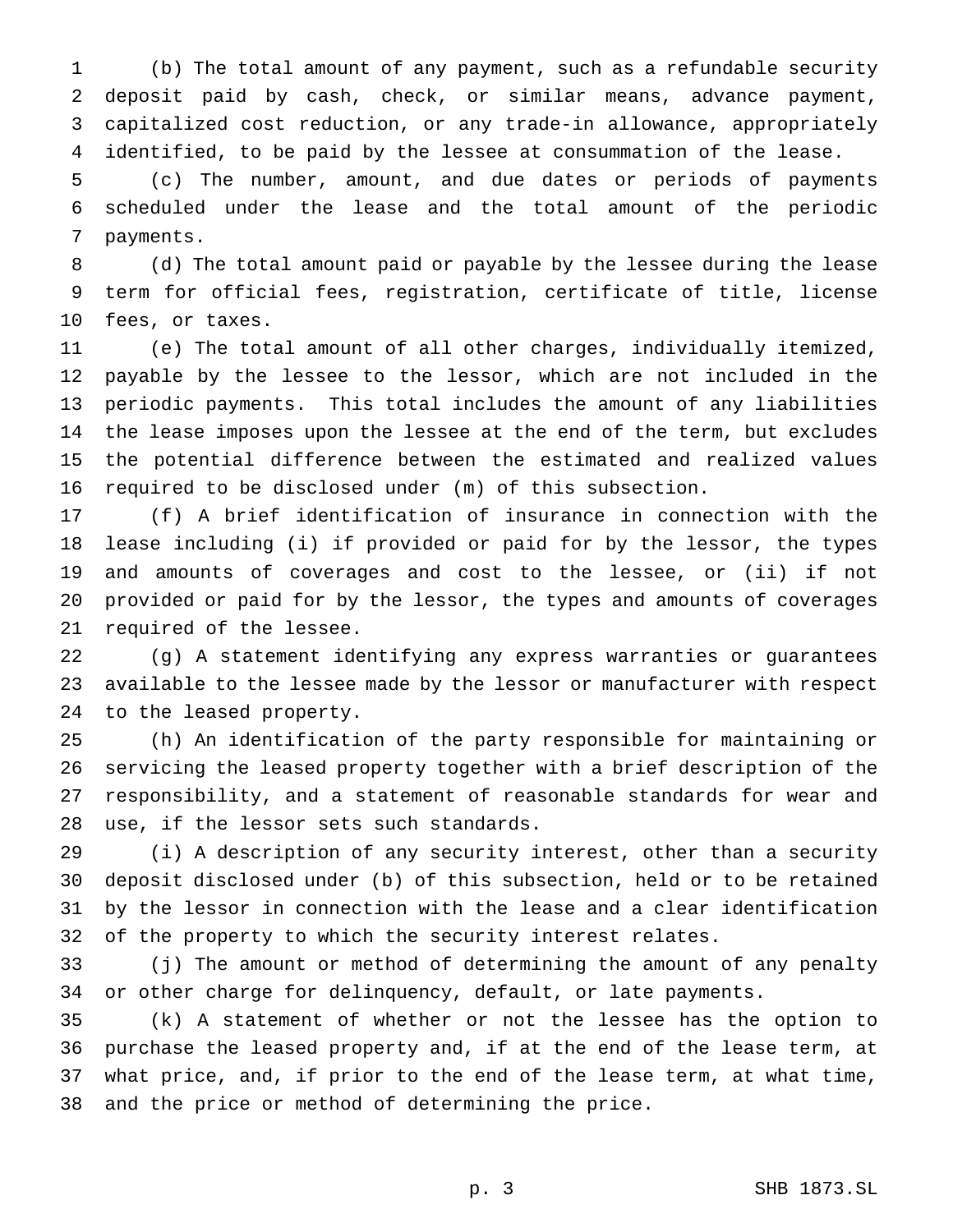(l) A statement of the conditions under which the lessee or lessor may terminate the lease prior to the end of the lease term and the amount or method of determining the amount of any penalty or other charge for early termination.

 (m) A statement that the lessee shall be liable for the difference between the estimated value of the property and its realized value at early termination or the end of the lease term, if such liability exists.

 (n) Where the lessee's liability at early termination or at the end of the lease term is based on the estimated value of the leased property, a statement that the lessee may obtain at the end of the lease term or at early termination, at the lessee's expense, a professional appraisal of the value which could be realized at sale of the leased property by an independent third party agreed to by the lessee and the lessor, which appraisal shall be final and binding on the parties.

 (o) Where the lessee's liability at the end of the lease term is based upon the estimated value of the leased property:

 (i) The value of the property at consummation of the lease, the itemized total lease obligation at the end of the lease term, and the difference between them.

 (ii) That there is a rebuttable presumption that the estimated value of the leased property at the end of the lease term is unreasonable and not in good faith to the extent that it exceeds the realized value by more than three times the average payment allocable to a monthly period, and that the lessor cannot collect the amount of such excess liability unless the lessor brings a successful action in court in which the lessor pays the lessee's attorney's fees, and that this provision regarding the presumption and attorney's fees does not apply to the extent the excess of estimated value over realized value is due to unreasonable wear or use, or excessive use.

 (iii) A statement that the requirements of (o)(ii) of this subsection do not preclude the right of a willing lessee to make any mutually agreeable final adjustment regarding such excess liability.

(p) In consumer leases of motor vehicles:

 (i) The capitalized cost stated as a total and the identity of the components listed in the definition of capitalized cost and the 38 respective amount of each component;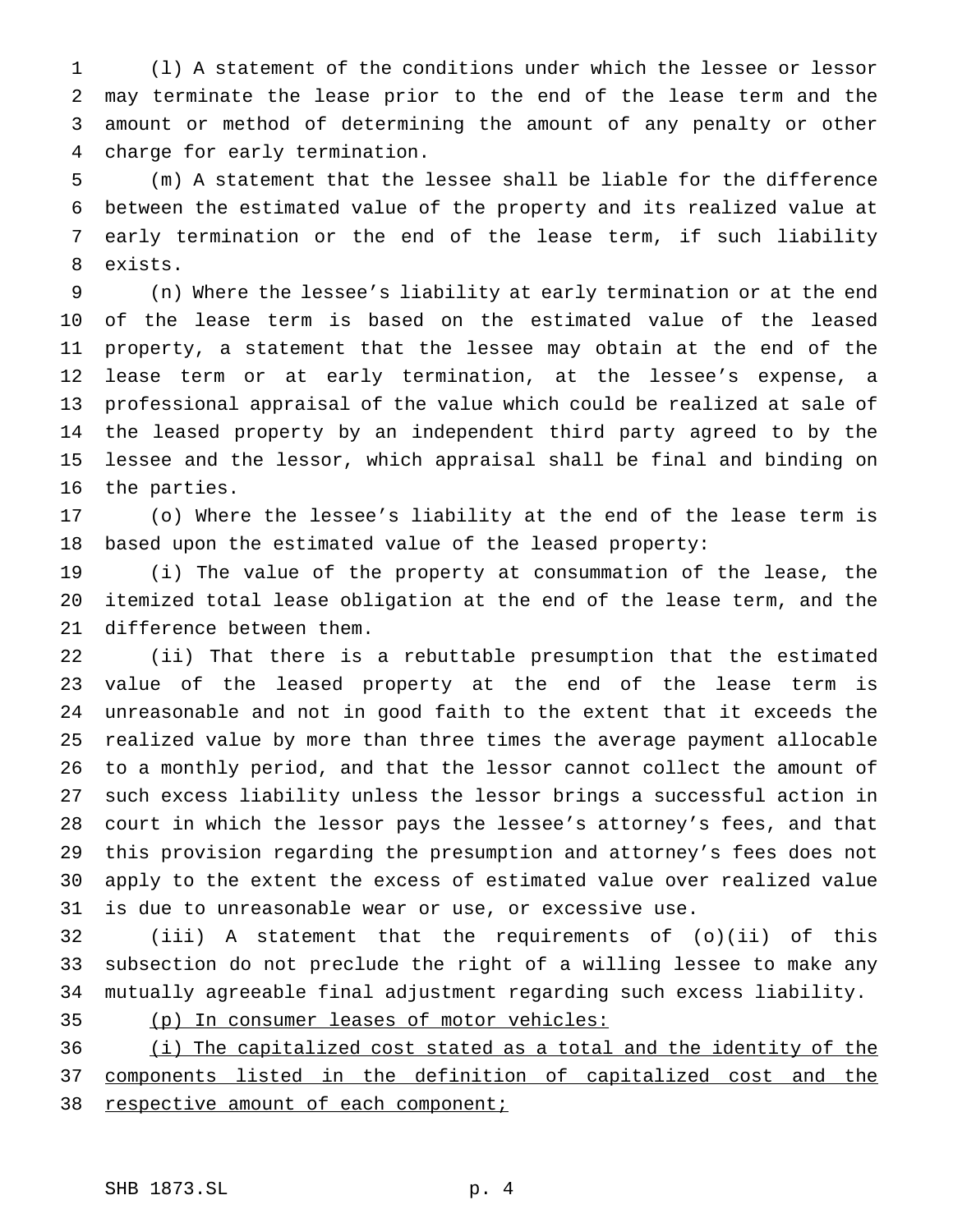(ii) Any capitalized cost reduction stated as a total and the 2 identity of the components and the respective amount of each component; (iii) A statement of adjusted capitalized cost;

 (iv) A disclosure, in proximity to the lessees signature, in not less than ten point bold type to the lessee: "WARNING!: EARLY TERMINATION UNDER THIS LEASE MAY RESULT IN SIGNIFICANT COSTS TO YOU THE CONSUMER. READ THIS AGREEMENT CAREFULLY AND UNDERSTAND ALL PROVISIONS BEFORE SIGNING. GET ALL PROMISES IN WRITING. ORAL PROMISES ARE DIFFICULT TO ENFORCE."; and

10 (v) If the lessee trades in a motor vehicle, the amount of any 11 sales tax exemption for the agreed value of the traded vehicle and any 12 reduction in the periodic payments resulting from the application of the sales tax exemption shall be disclosed in the lease contract.

 (2) ((Any consumer lease which complies with the disclosure 15 requirements of)) Where disclosures required under this chapter are the same as those required under Title I of the federal consumer protection act (90 Stat. 257, 15 U.S.C. Sec. 1667 et seq.), which is also known as the federal consumer leasing act, as of the date upon which the 19 consumer lease is executed, disclosures complying with the federal consumer leasing act shall be deemed to comply with the disclosure requirements of this chapter.

 NEW SECTION. **Sec. 3.** A new section is added to chapter 63.10 RCW to read as follows:

 Each of the following acts or practices are unlawful in the context of offering a consumer lease of a motor vehicle:

 (1) Advertising that is false, deceptive, misleading, or in violation of 12 C.F.R. Sec. 213.5 (a) through (d) and 15 U.S.C. 1667, Regulation M;

(2) Misrepresenting any of the following:

(a) The material terms or conditions of a lease agreement;

 (b) That the transaction is a purchase agreement as opposed to a lease agreement; or

 (c) The amount of any equity or value the leased vehicle will have at the end of the lease; and

 (3) Failure to comply with the disclosure requirements of Title I of the federal consumer protection act (90 Stat. 257, 15 U.S.C. Sec. 1667 et seq.), which is also known as the federal consumer leasing act,